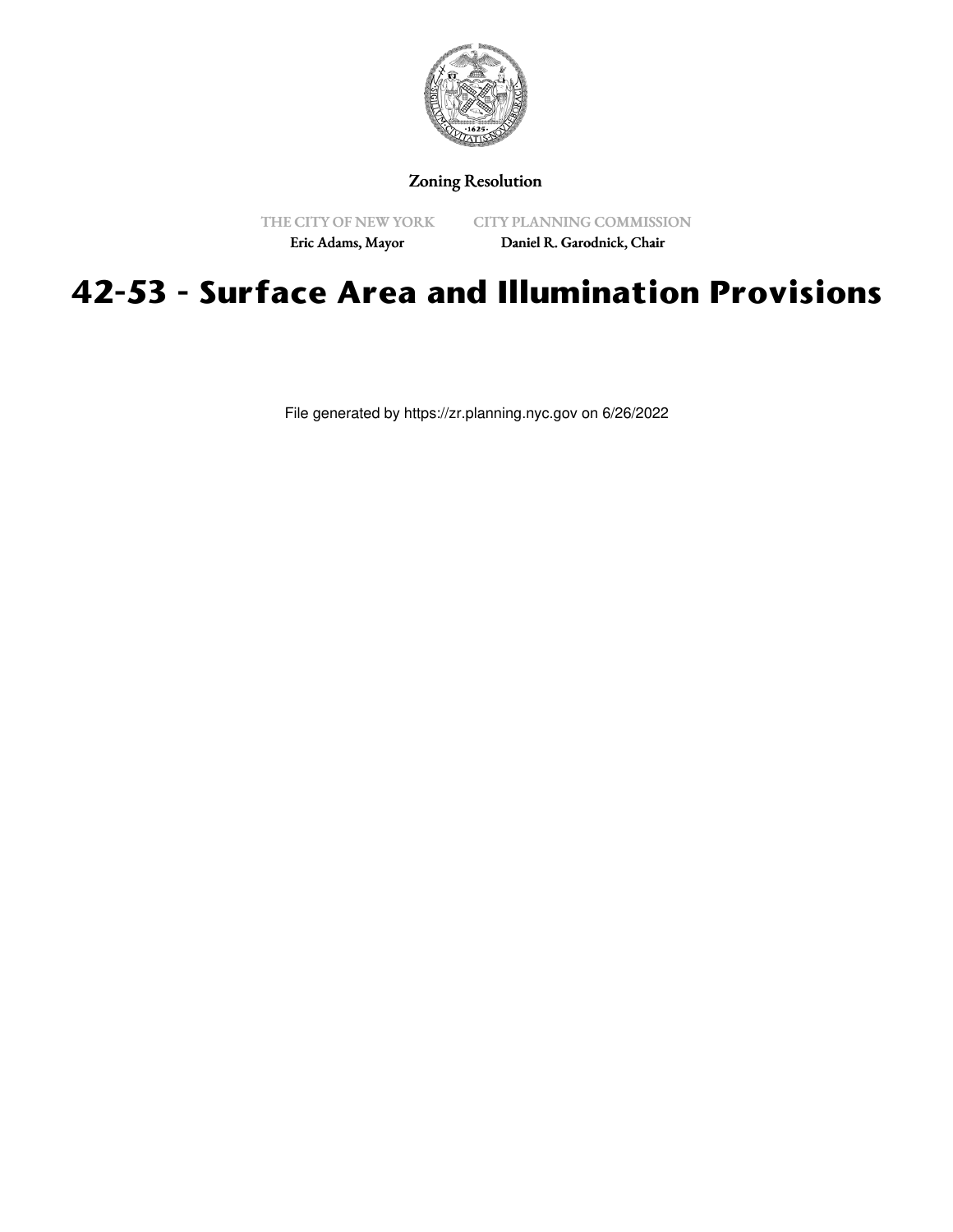# **42-53 - Surface Area and Illumination Provisions**

LAST AMENDED 10/13/2010

## M1 M2 M3

In all districts, as indicated, all permitted #signs# shall be subject to the restrictions on #surface area# and illumination as set forth in this Section, provided that the following #signs# shall be exempted from such restrictions on #surface area#:

#Illuminated# non-#flashing signs#, other than #advertising signs#, located in a window within a #building#, with a total #surface area# not exceeding eight square feet on any #zoning lot# and limited to not more than three such #signs# in any window.

For the purpose of determining permitted #surface area# of #signs# for #zoning lots# occupied by more than one establishment, any portion of such #zoning lot# occupied by a #building# or part of a #building# accommodating one or more establishments on the ground floor may be considered as a separate #zoning lot#.

No #illuminated sign# shall have a degree or method of illumination that exceeds standards established by the Department of Buildings by rule pursuant to the City Administrative Procedure Act. Such standards shall ensure that illumination on any #illuminated sign# does not project or reflect on #residences# or #joint living-work quarters for artists# so as to interfere with the reasonable use and enjoyment thereof. Nothing herein shall be construed to authorize a #sign with indirect illumination# to arrange an external artificial source of illumination so that direct rays of light are projected from such artificial source into #residences# or #joint living-work quarters for artists#.

# **42-531 - Total surface area of signs**

LAST AMENDED 2/27/2001

#### M1 M2 M3

In all districts, as indicated, the total #surface area# of all permitted #signs#, including non-#illuminated# or #illuminated signs#, shall not exceed the limitation established for non-#illuminated signs#, as set forth in Section 42-532.

## **42-532 - Non-illuminated signs**

LAST AMENDED 10/13/2010

#### M1 M2 M3

In all districts, as indicated, non-#illuminated signs# with total #surface areas# not exceeding six times the #street# frontage of the #zoning lot#, in feet, but in no event more than 1,200 square feet for each #sign#, are permitted.

However, in any #Manufacturing District# in which #residences# or #joint living-work quarters for artists# are, under the provisions of the Zoning Resolution, allowed as-of-right or by special permit or authorization, the total #surface area# of all such permitted #signs# shall not exceed six times the #street# frontage of the #zoning lot#, in feet, and that the #surface area# of each #sign# shall not exceed 750 square feet.